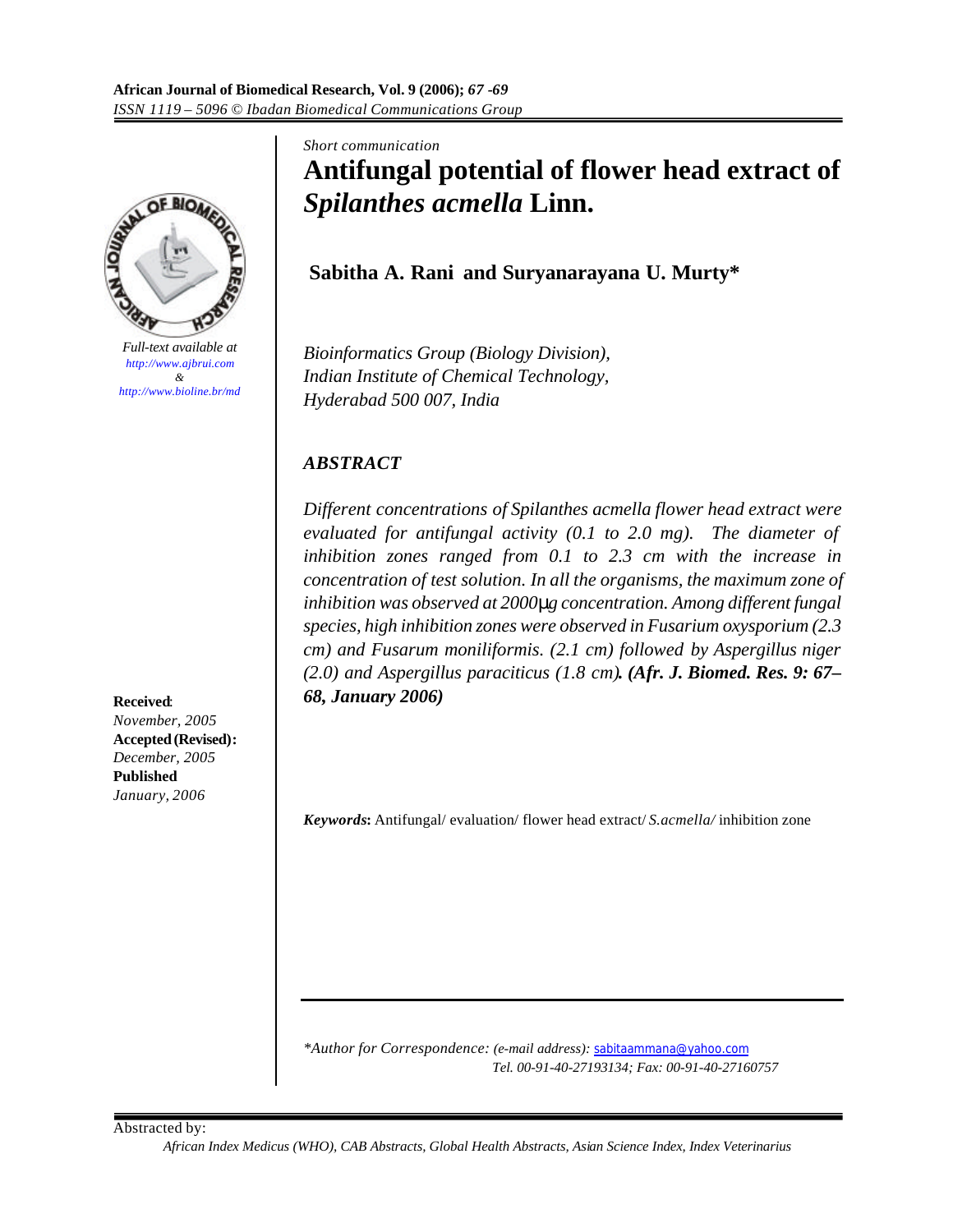## **INTRODUCTION**

The indiscriminate use of chemical pesticides has given rise to serious environmental pollution, genetic resistance of pests, toxic residues in stored products and hazards from handling etc. Therefore, there is a need to develop botanical pesticides which are effective, biodegradable, broad-spectrum of activity and do not leave any harmful effect on environment. During last few decades, many plant species have been screened and plant-based products from a variety of sources have been identified and developed in this regard. The Asteraceae constitutes one of the largest vascular plant family, with 30,000 species and over 1100 genera. Most of these plants exhibit antimicrobial activity due to the production of sesquiterpene as principal secondary metabolites.

The present study was aimed to evaluate the *Spilanthes acmella* Linn. (Asteraceae) against the potential human pathogens *Asperigillus flavus*, *A. paraciticus* and agricultural pathogens *Fusarium oxysporium* and *F. moniliformis*.The genus *Spilanthes* contains 35 tropical species, of which three of them are reported from India. *Spilanthes acmella* Linn. (Family-*Asteraceae*) is an important medicinal plant commonly known as Akarkara or toothache plant with rich source of therapeutic constituents. It is an annual, spreading plant with bicoloured, red/gold flower buds. The roots, flower heads and whole aerial part yield a compound known as spilanthol, which is a powerful stimulant, sialogogue and local anesthetic. In Ayurvedic system of medicine, flower heads and roots are used in treatment of scabies, psoriasis, scurvy, toothache, infections of gums and throat, paralysis of tongue and remedy for stammering in children (Anonymus, 1976). Because of its high medicinal value, there is a much demand of this plant in the market.

#### **Plant Material and Chemical Extraction:**

The dried flower heads of *Spilanthes acmella* were procured from the garden, IICT, Hyderabad. Flower heads were air dried and extracted with petroleum ether (40-60°C) using a Soxhlet apparatus. The extracts were filtered and concentrated in vacuum rotavapour. Different concentrations of plant extract (0.1, 0.4. 1.0.1.6, and 2.0 mg.) were made by dissolving in DMSO (Dimethyle Sulphoxide).

**Test organisms:** Four test organisms, *Aspergillus niger*, *Aspergillus paraciticus*, *Fusarium oxysporium, Fusarium monilifarmis*, were obtained from Institute of Microbial Technology, Chandigarh and maintained on Potato Dextrose Agar (PDA).

**Bioassay:** Agar cup bioassay was employed for testing antifungal activity of plant extract (Linday, 1962). The ready-made PDA medium (Hi-media, 39g) was suspended in distilled water and autoclaved at pressure of  $15$  lb/inc<sup>2</sup> for 20 min. Seven days old cultures of test organisms (0.5 ml) were seeded onto plate and uniformly spread with spreader. Six to eight wells (8mm) were made on PDA plate with sterile cork borer. To each well, different concentrations of test solutions (0.1mg to2.0 mg) were added. Controls were maintained with DMSO only. The treated and the controls were kept in an incubator at 37°C for 24h to 78h and inhibition zones were measured. Three to four replicates were maintained for each treatment.

## **RESULTS AND DISCUSSION**

Effect of different concentrations (0.1 to 2.0 mg) of *S.acmella* flower head extract was tested against four different fungi (Table 1). All the concentrations of the test solution inhibited the fungal species with varying degree of sensitivity. The anti-fungal activity was very less at 0. 1mg concentration. The low activity of extract at lower concentrations may be due to the crude nature of the test solution. The diameter of inhibition zones ranged from 0.1 to 2.3 cm among different fungal species and increased with the increase in concentration of test solution. The maximum zone of inhibition was found at 2000μg concentration. Among the test organisms, high inhibition zones were observed in *F. oxysporium* (2.3 cm) and *F.moniliformis.* (2.1 cm) followed by *A. niger (*2.0) and *A. paraciticus* (1.8 cm).

## **Table 1:**

Antifungal activity of *Spilanthes acmella* (flower head) extract on different fungi.

|                           | Zone of inhibition (cm) |                            |                        |                          |
|---------------------------|-------------------------|----------------------------|------------------------|--------------------------|
| Con.<br>(m <sub>E</sub> ) | Aspergillus<br>niger    | Aspergillus<br>parasiticus | Fusarium<br>oxysporium | Fusarium<br>moniliformis |
| 100                       | 0.1                     | 0.2                        | 0.2                    | 0.4                      |
| 400                       | 0.5                     | 0.4                        | 0.8                    | 0.9                      |
| 1000                      | 1.1                     | 0.9                        | 1.0                    | 1.3                      |
| 1600                      | 1.7                     | 1.3                        | 1.8                    | 2.0                      |
| 2000                      | 2.0                     | 1.8                        | 2.3                    | 2.1                      |

A similar study of screening the natural plant extracts against different fungal and bacterial pathogens was well recorded in literature (Ahmad et al 2000; Fabry et al 1998). Since plants have co-evolved with pathogens, it is reasonable to expect a variety of such compounds with

*Antifungal potential of Spilanthes acmella* 68